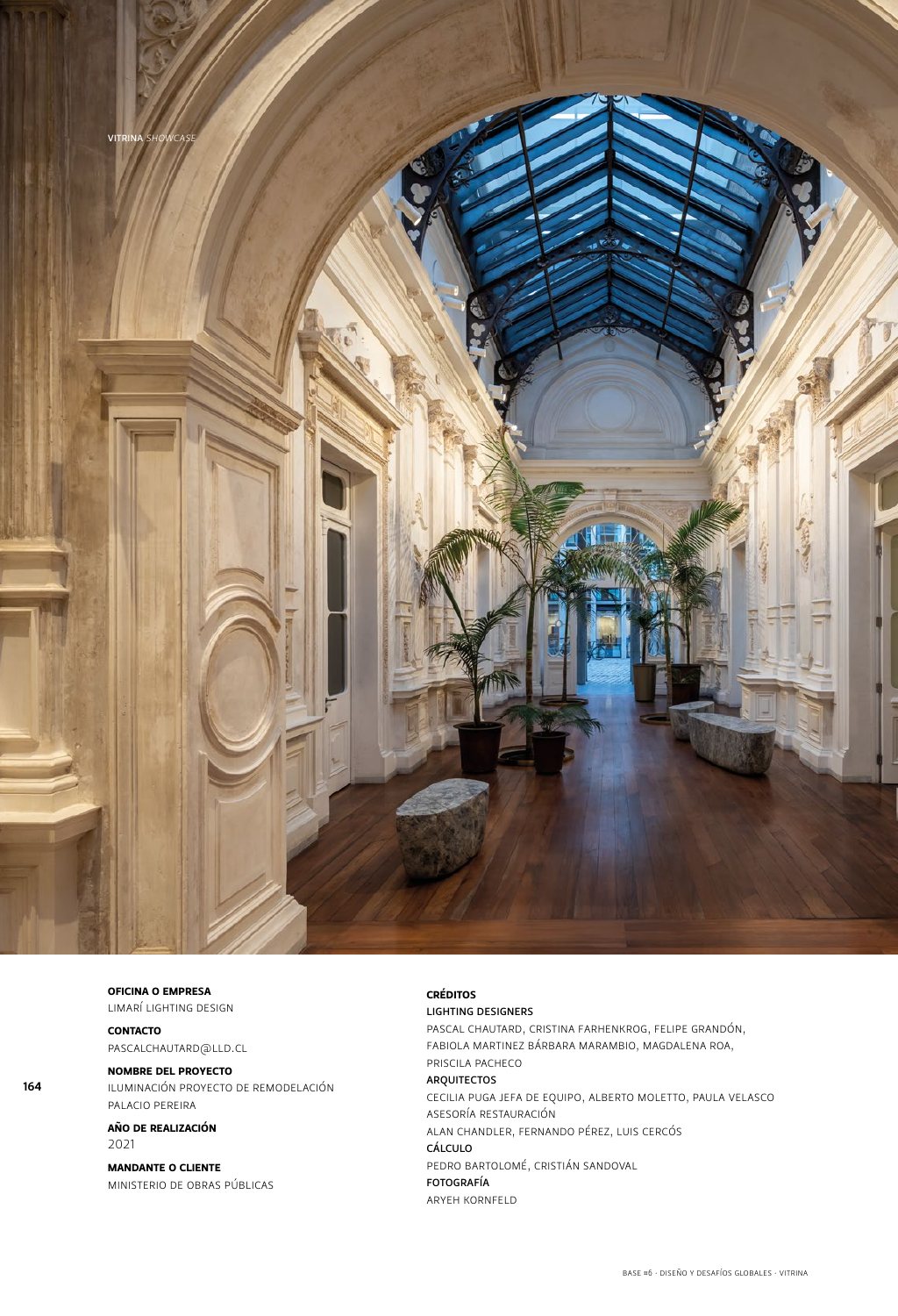

## Iluminando el paso del tiempo Proyecto de iluminación Palacio Pereira

*Illuminating the passage of time Pereira Palace lighting project*

## www.lld.cl

**FOTOGRAFÍAS PHOTOS: ARCHIVO LIMARÍ LIGHTING DESIGN** 

El histórico Palacio Pereira fue diseñado y construido a partir de 1872 por el arquitecto Lucien Hénault para su cliente Luis Pereira Cotapos, abogado y político chileno, fundador de la viña Santa Carolina. En 2011, después de treinta años de abandono y en un estado de deterioro avanzado, el monumento histórico fue comprado por el Estado chileno, que lanzó un concurso internacional para su restauración en conjunto con el diseño de un edificio nuevo. La arquitecta Cecilia Puga, junto a Alberto Moletto y Paula Velasco, ganaron la propuesta encabezando un nutrido equipo multidisciplinar. Hoy el edificio alberga servicios

*The historic Pereira Palace was designed and built from 1872 by the architect Lucien Hénault for his client Luis Pereira Cotapos, Chilean lawyer and politician, founder of the Santa Carolina vineyard. In 2011, after 30 years of neglect and in an advanced state of deterioration, the historical monument was purchased by the Chilean State which launched an international competition for its restoration in conjunction with the design of a new building. The architect Cecilia Puga together with Alberto Moletto and Paula Velasco won the proposal leading a large multidisciplinary team. Today the building houses services of*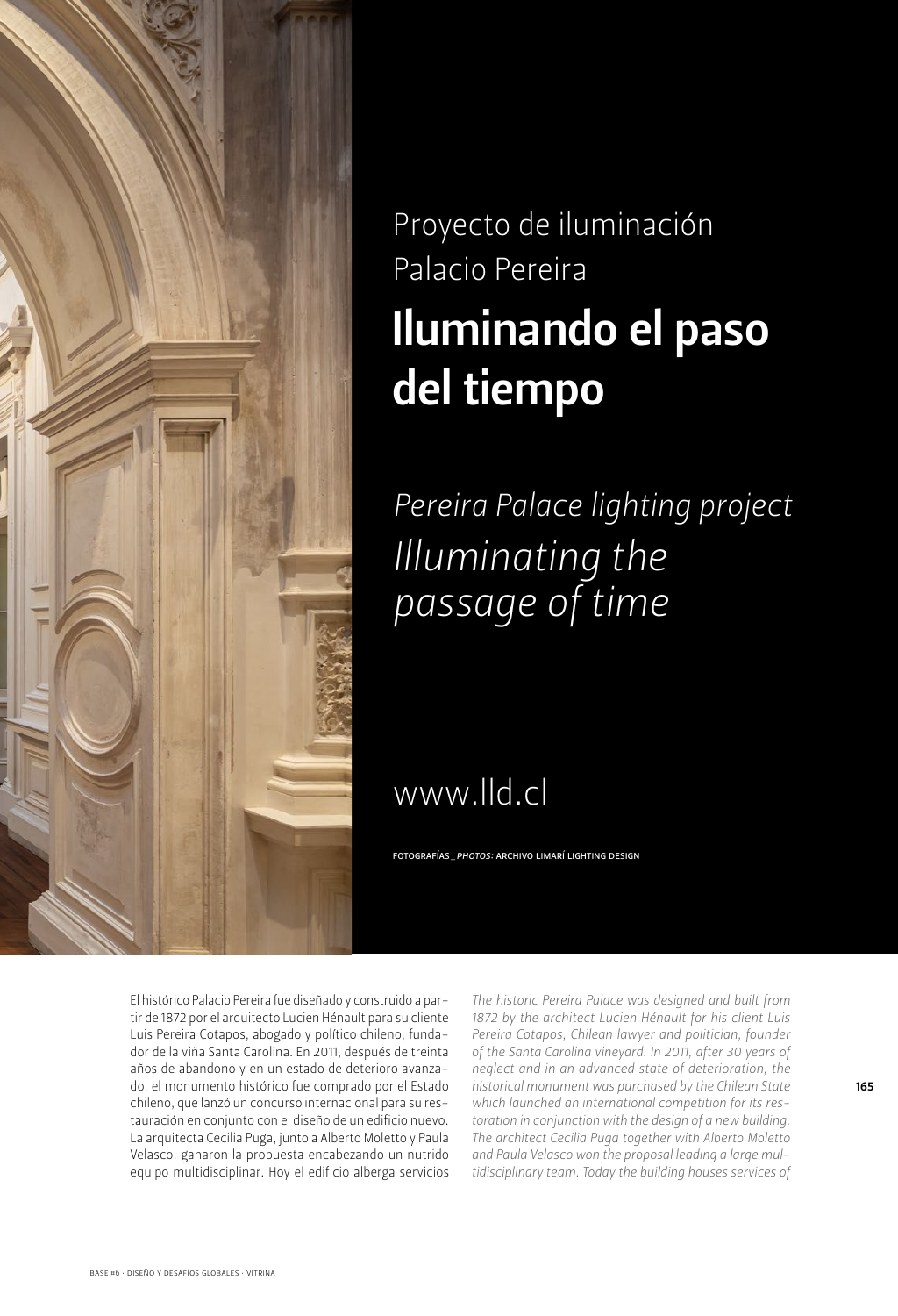